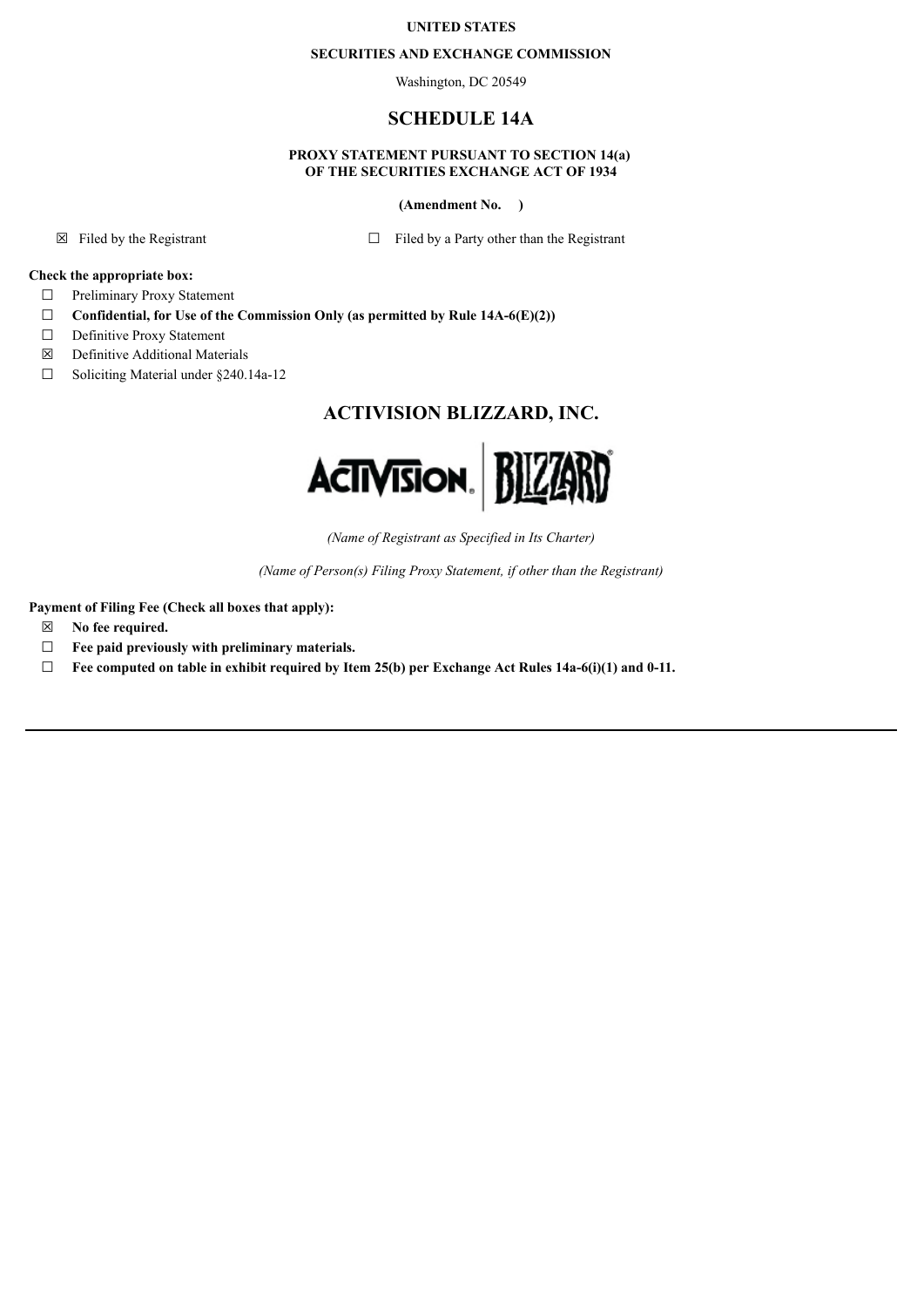#### **Activision Blizzard, Inc.**

On April 29, 2022, Activision Blizzard, Inc. ("Activision Blizzard") filed a definitive proxy statement with the Securities and Exchange Commission in connection with its 2022 Annual Meeting of Stockholders to be held on June 21, 2022. On June 16, 2022, the independent directors of the Activision Blizzard Board of Directors issued the following:

#### **Activision Blizzard Board Independent Directors Oversee Review of Workplace Issues**

June 16, 2022

 $\Delta$ 11 $\cdot$ 

We are writing to provide you with an update on the work that the Board and its Workplace Responsibility Committee of independent directors have been doing related to our workplace. The allegations in media and legal filings about our company were as distressing to us as they were to all of you. The Board resolved that we would dig into these issues directly, go where the facts took us, and that our work would be supplemented and informed by independent investigation and analysis conducted with the assistance of well respected, experienced outside experts with deep subject matter expertise.

We committed to share our findings with you as well as updates on our progress toward becoming the model workplace we all aspire to be. Building and fostering an inclusive and welcoming workplace is an ongoing journey that must be top of mind for each of us every day. Each of us has a duty to bring our best selves to work and to create an environment where our colleagues feel respected, appreciated and inspired.

What we have come to realize over the past several months is that there are many truths about our company – individual and collective, experiential and data-driven – and sometimes they can be difficult to reconcile. For any individual who ever experienced inappropriate workplace conduct, best-in-class policies and data showing progress provide little comfort. Indeed, a single instance of someone feeling diminished at Activision Blizzard is one too many.

Over the past several years, Activision Blizzard has taken progressively stronger, more decisive and coordinated steps to reinforce a culture across the Company and individual business units that reflects the diversity of the audiences we serve, the communities in which we live and operate with a commitment to professional, respectful conduct. Where necessary, we changed leadership, centralized capabilities, added new tools and personnel all with the goal of evolving and improving our workplace to attract and retain talent in an increasingly competitive environment.

While we made meaningful progress, like many large companies there was more we could have accomplished. Since 2018, when we began engaging in good faith with both the federal Equal Employment Opportunity Commission ("EEOC") and the California Department of Fair Employment and Housing ("DFEH"), in the case of the former with respect to workplace issues, and the latter, related to pay equity—as were their respective agreed responsibilities —we have made significant progress. The Company engaged a wide-ranging team of advisors to assist in this effort, from law firms to experts in workplace issues.

1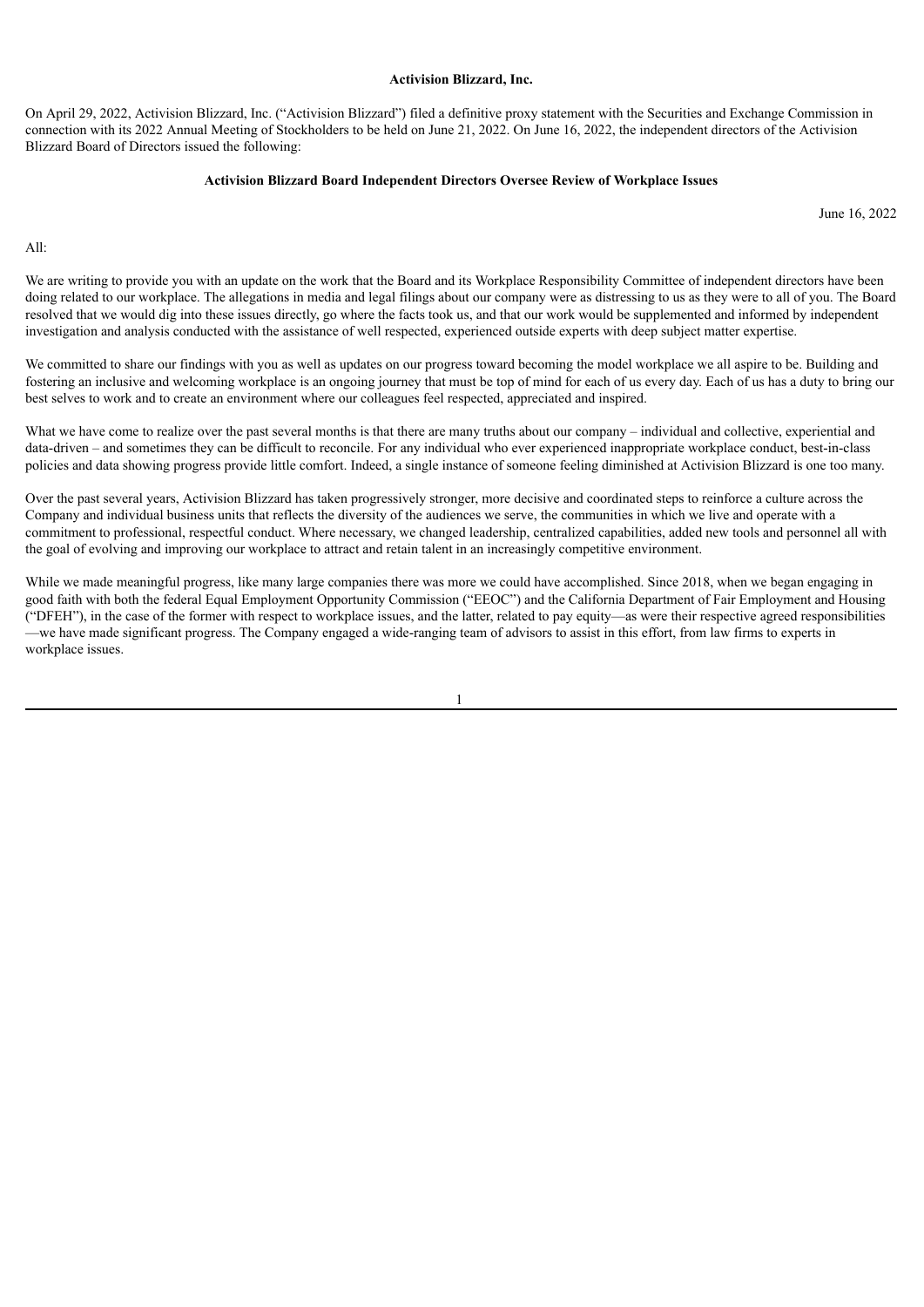At the Board level, we have also undertaken an ongoing, thorough review to ensure that we made our own determinations, with the assistance of external advisors. These advisors have been tasked with conducting their own objective review of past incidents as well as identifying areas for further improvement. This has been a comprehensive review of not only individual instances of harassment but also a review of our policies and procedures throughout the Company. The Board and its external advisors have diligently reviewed allegations by the DFEH and the media. That work included reviewing source documents (including contemporaneous notes from interviews with current and former Activision Blizzard employees, correspondence, and email communications), and conducting additional interviews of current and former Activision Blizzard employees.

Contrary to many of the allegations, the Board and its external advisors have determined that there is no evidence to suggest that Activision Blizzard senior executives ever intentionally ignored or attempted to downplay the instances of gender harassment that occurred and were reported. That work also has not unearthed any evidence, directly or indirectly, suggesting any attempt by any senior executive or employee to conceal information from the Board. Outside advisors, after exhaustive review, also determined the Board never intentionally ignored or attempted to downplay the instances of gender harassment that occurred and were reported. The review of contemporaneous documentation and statements by relevant individuals shows that media criticism of the Board and Activision Blizzard senior executives as insensitive to workplace matters is without merit. Activision Blizzard senior executives responded in a timely manner and with integrity and resolve to improve the workplace. While there are some substantiated instances of gender harassment, those unfortunate circumstances do not support the conclusion that Activision senior leadership or the Board were aware of and tolerated gender harassment or that there was ever a systemic issue with harassment, discrimination or retaliation.

2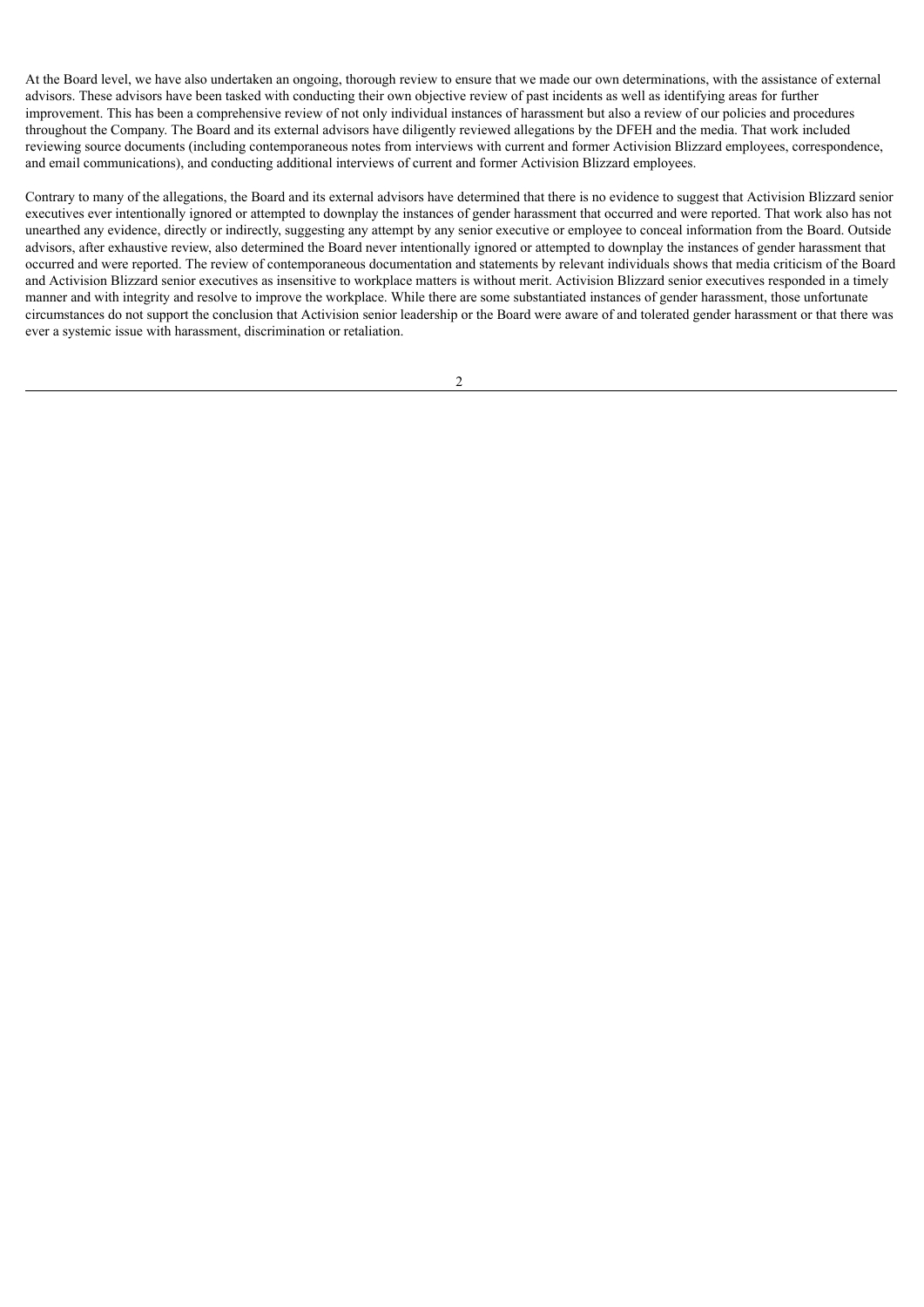In addition to that work, the Board of Directors engaged a former Chair of the EEOC, Gilbert Casellas. The EEOC is an agency of the United States of America charged with the administration, interpretation and enforcement of Title VII and other federal anti-discrimination laws. Mr. Casellas served as Chair of the EEOC from 1994 to 1998, during President William J. Clinton's administration. After serving as Chair of the EEOC, Mr. Casellas served as the Vice President, Corporate Responsibility and Chief Diversity Officer for Dell Inc. In that role, he created a global diversity, sustainability, and corporate giving function that encompassed operations in over 65 countries and nearly 100,000 employees. Presently, Mr. Casellas serves on diversity and advisory boards for Toyota Motor North America, Comcast Corporation and T-Mobile U.S. Mr. Casellas is a Fellow of the College of Labor and Employment Lawyers and co-editor of the highly regarded *Workplace Harassment* treatise and recognized leader in the fields of employment and diversity and inclusion. Mr. Casellas was engaged to conduct a review of data from collected investigated reports of gender harassment from across the United States between September 1, 2016 and December 31, 2021.<sup>1</sup> Based on his review, Mr. Casellas concluded that there was no widespread harassment, pattern or practice of harassment, or systemic harassment at Activision Blizzard or at any of its business units during that timeframe. Mr. Casellas further concluded that, based on the volume of reports, the amount of misconduct reflected is comparatively low for a company the size of Activision Blizzard.

Parallel with this review by the Board, management, under the close supervision of the Board, has implemented a series of comprehensive reforms and improvements across the Company in furtherance of our commitment to elevate the Company to best practices for compliance and pay equity in the workplace. Activision Blizzard has:

- Combined the investigations groups into one centralized Ethics & Compliance team, which is separate from business units and other groups like Human Resources or Employee Relations;
- Broadened the Employee Relations Team to align the results of investigations with recommended actions and communication back to affected employees;
- Ouadrupled the size of Activision Blizzard's Ethics  $\&$  Compliance team since July 2021;
- Tripled investment in anti-harassment and anti-discrimination training resources;
- Announced the launch of a new Company-wide zero-tolerance harassment policy;
- Expanded the "Way2Play Heroes" program, created in 2018, which consists of volunteers who help other employees understand their reporting options, champion speaking up, and provide feedback and advice on how to strengthen Activision Blizzard's overall ethics & compliance program.

<sup>&</sup>lt;sup>1</sup> The data set reviewed reflects reports that were investigated and deemed to raise a potential violation of the anti-harassment policy (as to sex/gender) from September 1, 2016 through December 31, 2021, of which Activision Blizzard, Inc. has become aware from: (i) its Integrated Investigations Unit (established in October 2021); (ii) Employee Relations (established in May 2020); (iii) its Navex database; and (iv) information collected from various human resources groups of its U.S. operations. Not included are: (i) duplicate reports; and (ii) any reports that may have been made but were not identified through the company's collection efforts.

<sup>3</sup>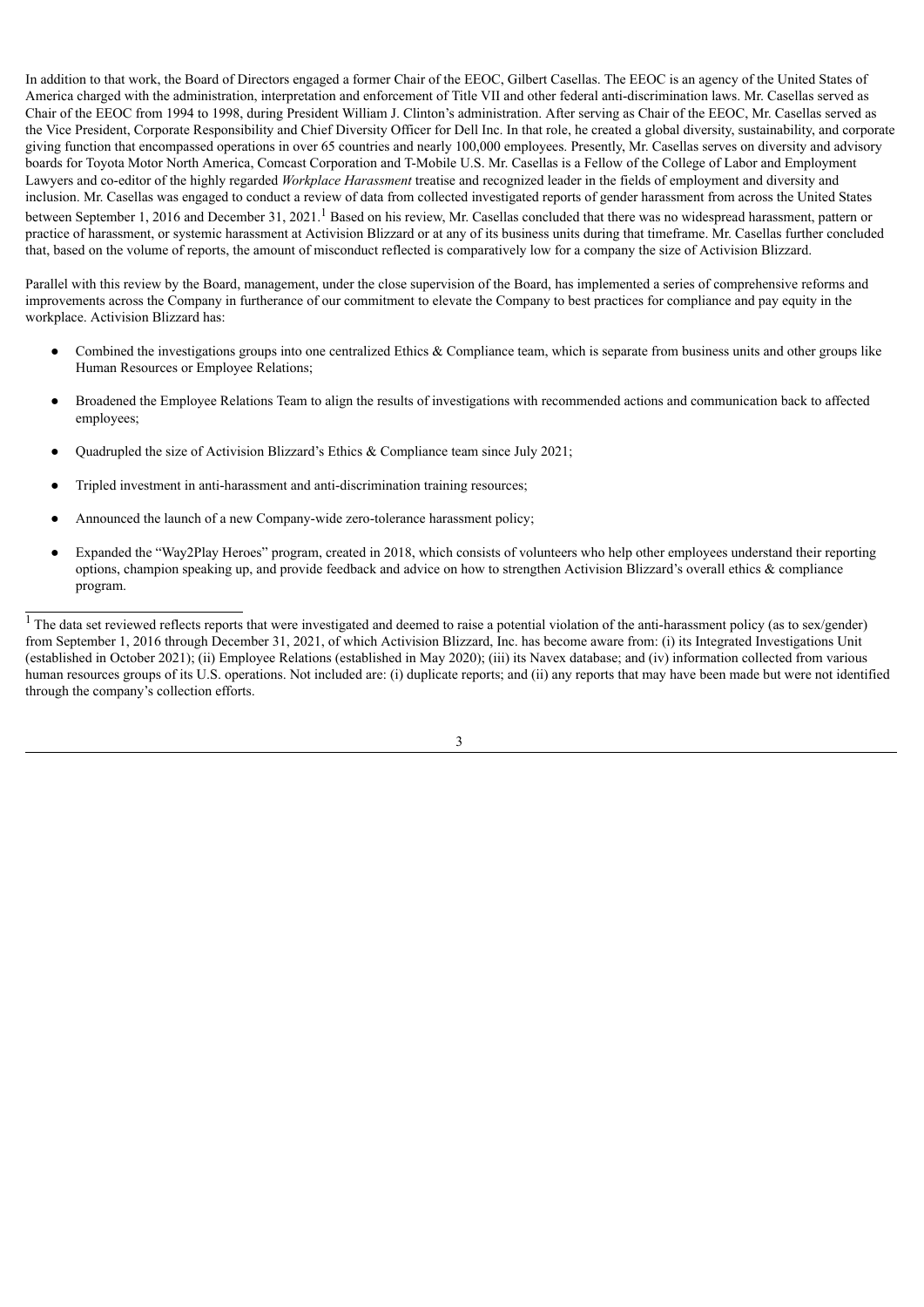- Waived arbitration for individual claims of sexual harassment, unlawful discrimination, or related retaliation arising after October 28, 2021;
- Released the U.S. Pay Equity Review for 2020 in October 2021, finding that, after accounting for factors that impact pay like role, location, tenure, and job classification, female employees on average earn about \$1.01 for every dollar earned by men doing comparable work;
- Released our ESG report in May 2022, reflecting that our Global Pay Equity Review for 2021 found that, after accounting for factors that impact pay like role, location, tenure, and job classification, women and those who do not identify as men on average earned \$1.00 for every dollar earned by men for comparable work;
- Released Representation Data in December 2021, based on data in company records as of November 30, 2021;
- Implemented new policies, including a global drug and alcohol policy for Company-sponsored events and zero tolerance for alcohol consumption in the workplace;
- Hired a Senior Director of Equal Employment Opportunity, Equity & Compliance, since promoted to VP, Workplace Integrity and EEO, with relevant experience in gender discrimination, harassment, and related retaliation to serve as an internal EEO coordinator and assist the Company and the neutral, third-party EEO consultant with implementation of the Company's agreement with the EEOC;
- Made high level personnel changes in the executive and human resources teams including new Chief People Officer Julie Hodges and Chief Diversity, Equity and Inclusion Officer Kristen Hines;
- Improved transparency to employees by providing regular updates on diversity representation and pay equity;
- Invested in and launched tools and systems that allow us to better track representation of women and UEG candidates at the applicant, interviewing, and hiring stages of the Company's recruiting processes;
- Made progress in ensuring there are diverse slates of candidates for all open positions;
- Launched "Upward Feedback," an annual process that gives employees a formal opportunity to share constructive, actionable feedback with their managers through an anonymous survey.